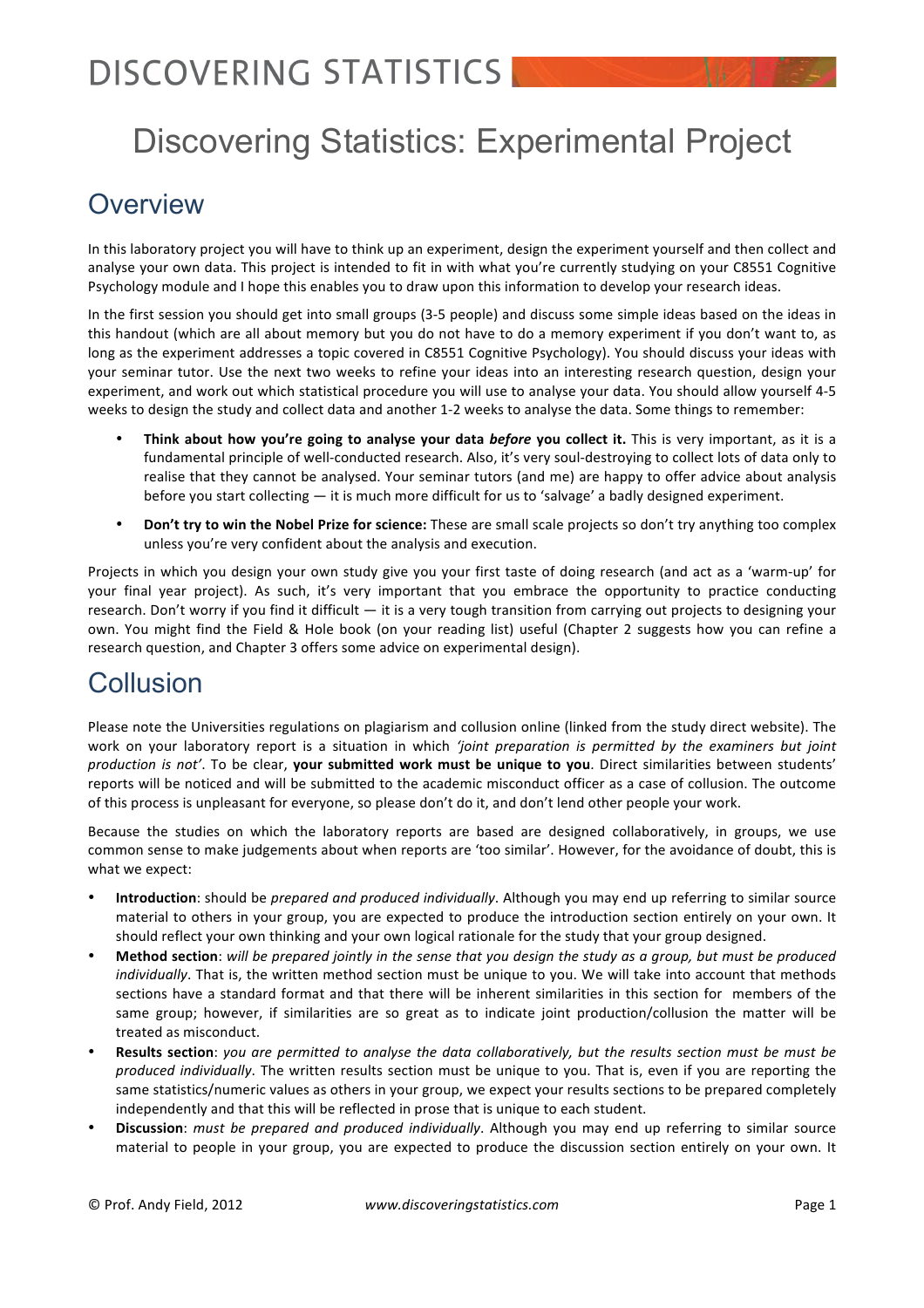should reflect your own critical and theoretical analysis of the research study, your own thoughts on study limitations and future research.

## Ethics

Normally when we do research, we have to ensure that our procedures conform to ethical codes of conduct and also complete an ethics form that is assessed by a university panel to approve the procedures. The procedures for this process at the University of Sussex can be found here: http://www.sussex.ac.uk/res/1-6-12.html

To sum up, the university classifies research as being either high or low risk. For these projects, there is not enough time to go through the formal ethical procedures, which is one of the reasons why we get you to base your work on published research, which will have been subject to ethical clearance (in other words, the procedures should be ethical). Instead, for these projects, we have a blanket ethical approval for any project falling within the remit you have (e.g., a cognitive psychology experiment) that the university would deem 'low risk', and forbid any project that would be classified as 'high risk'. Some examples of projects that are forbidden because they would be high risk are:

- Any project involving anyone under 18 years old or other vulnerable groups.
- Any project involving administering food or drugs (e.g. alcohol).
- Any project that induces psychological stress, causes humiliation or
- Any project involving hazardous substances or equipment.
- Any project involving deception of any kind.

In addition, all projects on this module must:

- Obtain informed consent from each participant (example consent forms and information sheets can be found at http://www.sussex.ac.uk/staff/research/spg/researchgovernance/apply)
- Anonymise all data and treat it confidentially. This is most easily done by assigning participants a numeric code that cannot be traced back to the individual.

Before running your experiment, you need to:

- Read the BPS code of conduct for conducting research (http://www.bps.org.uk/the-society/code-ofconduct/support-for-researchers\_home.cfm).
- Read the Sussex Research Governance website: http://www.sussex.ac.uk/res/1-6-12.html
- If your project is 'low risk' then you must be able to respond 'true' to these questions:
	- 1. My study does not involve participants who are particularly vulnerable or unable to give informed consent or in a dependent position (e.g. people under 18, people with learning difficulties, overresearched groups or people in care facilities)?
	- 2. My study will not require participants to take part without their consent or knowledge at the time (e.g., I will not use covert observation of people in non-public places), and/or I will **not** use deception of any kind.
	- 3. It will **not** be possible to link identities or information back to individual participants in any way?
	- 4. The study will not induce psychological stress or anxiety, produce humiliation or cause harm or consequences beyond the risks encountered in the everyday life of the participant.
	- 5. No drugs, food, placebos, supplements, drinks or other substances will be administered and no invasive or potentially harmful procedures of any kind will be used.
	- 6. The project will not involve working with any substances or equipment that may be considered hazardous.
	- 7. No financial inducements (other than reasonable expenses, compensation for time or a lottery/draw ticket) will be offered to participants.
- If you could answer true to all of the above questions and you believe that your experimental design falls into the 'low risk' category, then proceed.

If you answered false to any of the seven questions or you think your design falls into the 'high risk' category then you must not do it. Instead, revise your ideas until your experiment falls into the low risk category.

If you are in any doubt about which category your project falls into then please consult with your practical class tutor (who, if in any doubt will consult with me and the chair of the ethics committee).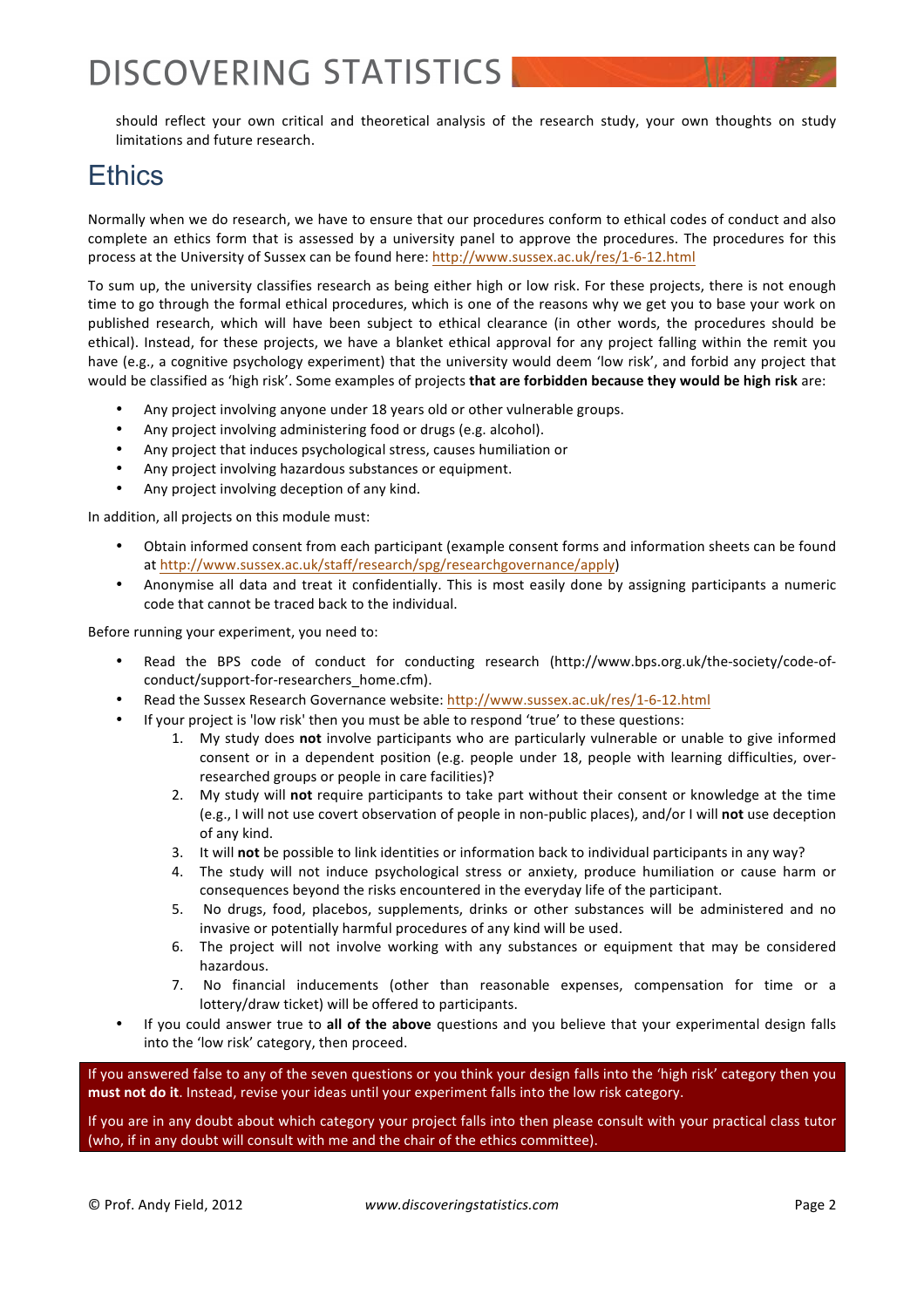# Ideas for Projects

## *Introduction*

Memory is not a perfect representation of an experienced event as many notable commentators have stated. As Bartlett stresses in the preface to *Remembering*, "some widely held views have to be completely discarded, and none more completely than that which treats recall as the reexcitement in some way of fixed and changeless 'traces' " (Bartlett, 1932, p. vi). The first issue of the most popular introductory psychology textbook clearly states, "many things are remembered that never happened at all or that actually happened in ways very different from those recalled" (Hilgard, 1953, p. 270). In his seminal textbook, Neisser (1967) calls the notion that memory simply reactivates "fixed or changeless 'traces' " as the *reappearance hypothesis*. He states that it is "so ingrained in our thinking that we rarely notice how poorly it fits experience" (p. 282). Despite these claims, many psychologists still believed in the 'reappearance hypothesis'. However, it was not until the mid-1970 with a series of memory distortion studies by Loftus and colleagues (e.g., Loftus, Miller & Burns, 1978; Loftus & Palmer, 1974) that the malleability of human memory was clearly demonstrated.

How people remember an event is complex. Information feeds into memory from many sources, not just the initial perceptions, which themselves are filtered and distorted as they pass through the cognitive system. While there are many different metaphors or theories for how memory works (Roediger, 1980), the general consensus is that memory is reconstructive. An influential metaphor that Neisser (1967) used was of a paleontologist trying to construct a dinosaur from a few "stored fragments" (i.e., fossilized bones) coupled with theories of paleontology.<sup>1</sup> Memories can be reconstructed from perhaps a few fragments of the filtered perceptions of our cognitive system, from script base knowledge of the event type, and from information about the event that was not part of the initial encoding. Memory distortions can arise from any of these stages.

Memory distortion work has often been linked with applied concerns. In the 1980s this was done mainly in relation to eyewitness testimony and to a lesser extent text processing. In the 1990s the recovered memory debate dominated memory research, with psychology and psychiatry being presented (often in a bad light) on the covers of all the main US news magazines, and with contradictory expert testimony producing multi-million dollar legal settlements and imprisoning innocent people (see Loftus, 1997). Further, there has been a large increase in children testifying in court (Ceci & Bruck, 1993). The applied interests should not take away from the theoretical importance of memory distortion research to our understanding of human memory.

There are several different procedures to examine memory distortion. The following is a partial list with a few thoughts about the research approaches and some references. I have not limited the list to ones where ANOVA-type designs are usually used, because you may design a study that requires a different analysis and this is perfectly OK (you do not *have* to use ANOVA).



## *1. Post-event information (PEI)*

!!!!!!!!!!!!!!!!!!!!!!!!!!!!!!!!!!!!!!!!!!!!!!!!!!!!!!!!!!!!!!!!!!

This refers to the classic Loftus-like studies where people see an event, in some form, then are given a post-event narrative which, for some people, presents misleading information, and then participants are tested. This procedure

 $1$  Neisser notes that Hebb used this metaphor for focal attention: "Hebb's (1949, p. 47) comparison of the perceiver with a palaeontologist, who carefully extracts a few fragments of what might be bones from a mass of irrelevant rubble and 'reconstructs' the dinosaur that will eventually stand in the Museum of Natural History" (1967, p. 94). Hebb's own description, "a drawing or a report of what is seen tachistoscopically is not unlike a palaeontologist's reconstruction of early man from a tooth and a rib," is less ambitious than Neisser's elegant reconstruction. It is worth stating that Neisser still believes that memory is constructed, he just believes we no longer even have the few fossilized remains to aid the reconstruction, but that memories are complete constructions.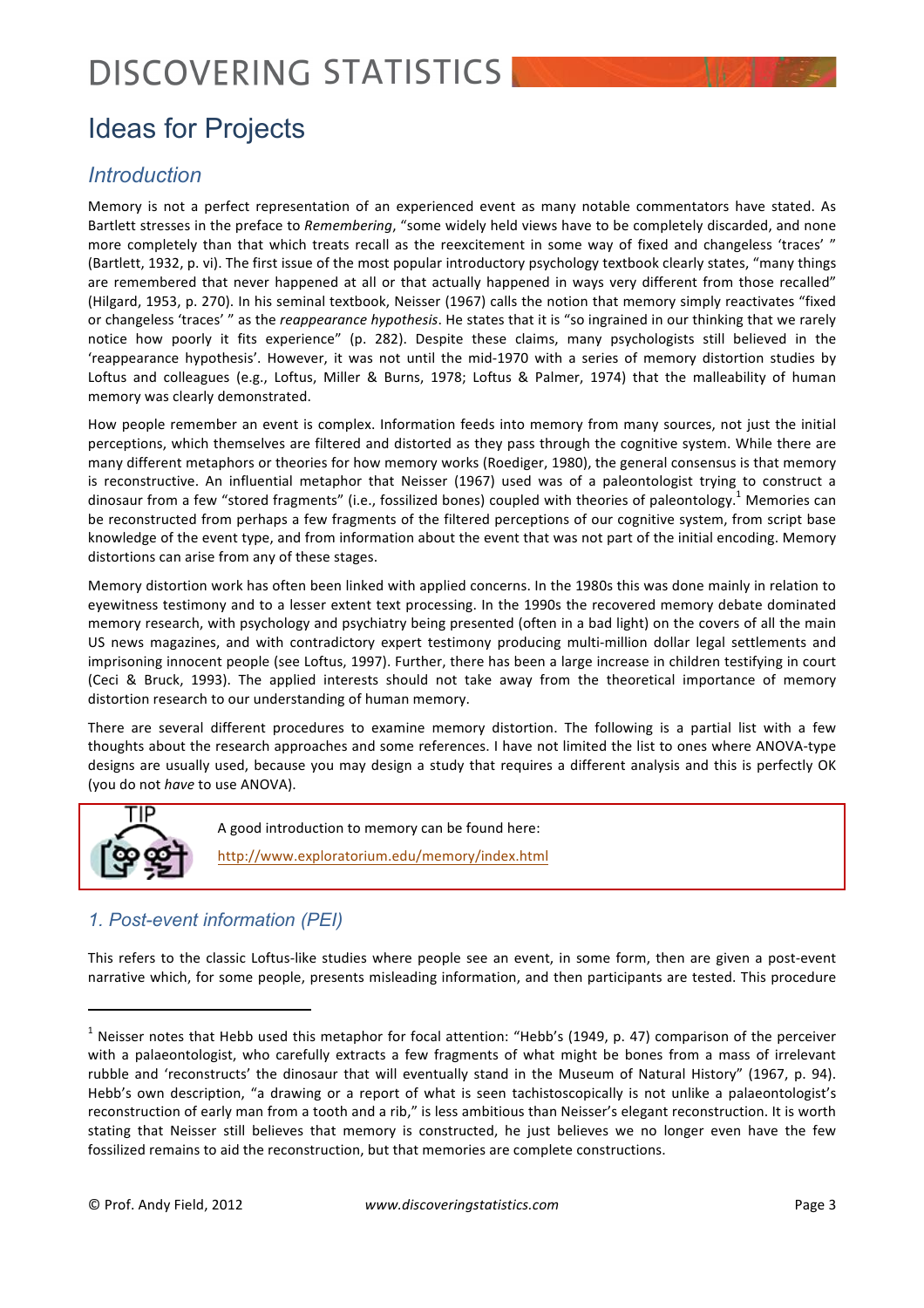has been used more than other procedures and there is much research on differences in characteristics of the event, the PEI and testing.

- $\rightarrow$  Loftus, Miller & Burns (1978).
- $\rightarrow$  McCloskey & Zaragoza (1985).

#### *2. Deese-Roediger-McDermott Procedure*

In North American, over the last ten years, it seems that to qualify as a memory researcher you have to have used the DRM procedure. This involves showing people lists of semantically related words. For each list, there is a critical lure that is missing. When asked to recall the lists, people often include these critical lures. Lists are included at the end of the Roediger and McDermott (1995) paper. The Roediger and McDermott (1995) paper and subsequent studies have used words. It would be nice to have studies designed, which use more ecologically valid stimuli (such as pictures or sounds). Deese (1959) first used this technique, but the paper was not well known when it first came out.

→ Roediger & McDermott (1995).

#### *3. Biasing questions*

Loftus and Palmer (1974) showed people several cars crashes and then asked them the velocity of the cars. They used different verbs to describe the speed (for example, "hit" and "smashed") and found people gave faster estimates the higher implied speed of the verb. Burt and Popple (1996) have more recently shown this works also with duration estimates. It is important to choose a continuous variable as the response variable.

- $\rightarrow$  Loftus & Palmer (1974).
	- $\rightarrow$  Burt & Popple (1996).

It might be worthwhile to look at the recent recommendations for avoiding biasing questions when interviewing eyewitness (http://www.ncjrs.gov/pdffiles1/nij/178240.pdf).

#### *4. Memory implanting*

There have been some impressive studies, with adults and children, showing memories for events that *did not occur*. The most impressive demonstrations are therapists getting clients to believe that they were abducted by aliens or experienced biologically impossible events. The laboratory analogs involve getting people to remember some childhood events that happened (parents are usually contacted) and one that did not happen. This is probably impossible for the current assignment, because it takes time to contact parents. Still, some of you may come up with good ideas on how to do this within the constraints of the assignment.

- → Loftus & Pickrell (1995).
- $\rightarrow$  Hyman, Husband & Billings (1995).
- → Garry & Gerrie (2005), Current Directions in Psychology (Review of the photoshop technique)



Loftus has written a popular science introduction to Creating False memories, which can be found here:

https://webfiles.uci.edu/eloftus/Loftus\_ScientificAmerican\_Good97.pdf?uniq=-jd60qg

### *5. Retrieval induced forgetting*

Anderson, Bjork and Bjork (1994) showed participants several sets of words. The sets were, for example, a list of fruits. Later, participants were re-presented with half the items for half of the sets. Later, there was a recall test. The items that were repeated were recalled the best. The items from sets not presented were the next best recalled. The worst recalled items were those from the sets from which some items were recalled, but not *those particular items*. Bjork and Bjork describe how the retrieving of related items inhibited memory for the other items in the set. These sets are included in an appendix to Anderson et al. (1994).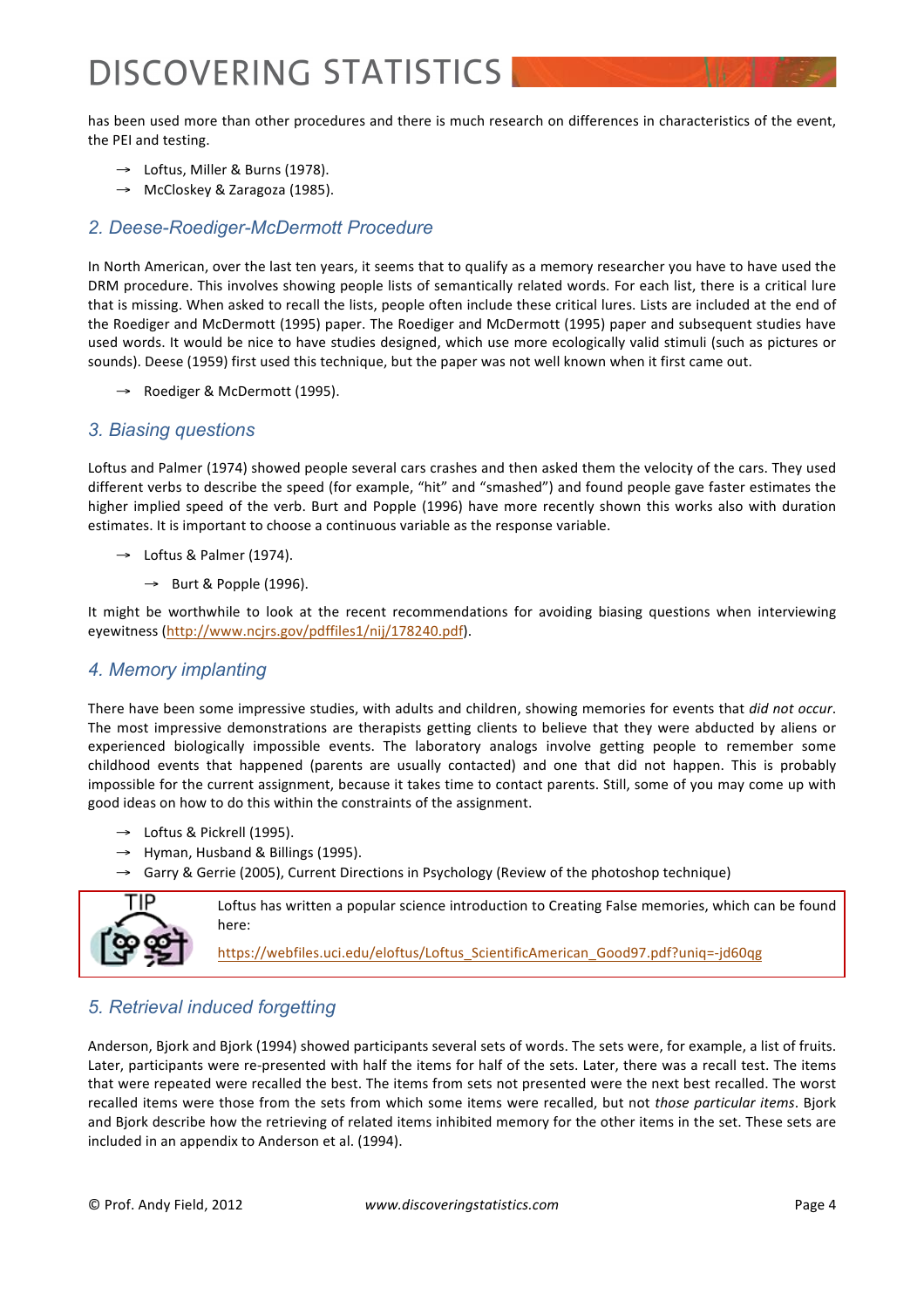→ Anderson, Bjork & Bjork (1994).

#### *6. Imagination inflation and dream interpretation*

People are given a list of experiences and asked if they experienced them. They are then required to imagine some of these experiences. Later, they are asked the likelihood that the experienced really happened. Those experiences imagined are rated as more likely that those not imagined. In the Mazzoni et al. paper, they use dream interpretation to increase event likelihood.

- → Garry, Manning, Loftus & Sherman (1996).
- $\rightarrow$  Mazzoni et al. (1999).

### *7. Memory Conformity*

In eyewitness situations, if several people see the same crime and then discuss the event then often their memories will be different. When talking, what one person says can influence what the other person reports on later tests. Schneider and Watkins (1996) showed that this happened in a memory test for words. Wright, Self and Justice (2000) showed that this works also with memory of events, and in fact the effects look strong.

- → Schneider & Watkins (1996).
- $\rightarrow$  Wright, Self & Justice (2000).
- $\rightarrow$  Gabbert, F., Memon, A., & Wright, D. B. (2007). I saw it for longer than you: The relationship between perceived encoding duration and memory conformity. Acta Psychologica, 124, 319-331. (see: www2.fiu.edu/~dwright/research.htm)

#### *8. "You got 'em" studies*

Wells and Bradfield (1999) showed people an event, and then had them try to choose the culprit from what's known as a 'target absent', or 'blank', identification parade (i.e. an identification parade in which all six of the people were not the culprit). Even though the people hadn't seen the culprit, if they were told that they had chosen the correct person then not only was their estimated confidence higher, but so were characteristics like how long they saw the culprits face.

- $\rightarrow$  Wright, D. B., & Skagerberg, E. M. (2007). Post-identification feedback affects real eyewitnesses. *Psychological Science, 18, 172-178.* 
	- o Available: www2.fiu.edu/~dwright/research.htm

#### *9. Levels of Processing*

How well you remember something depends on how you processed it (how you thought about it), with 'deeper' processing leading to better memory. Deep processing means attending to the meaning of the stimulus (its 'semantics'); shallow processing means attending to its physical attributes. (See, for example, Eysenck & Keane, *Cognitive Psychology: A student's handbook, or any other textbook on memory).* 

Hyde and Jenkins (1973) showed participants a list of words. How participants processed the words was determined by which of three orienting tasks they were given:

- 1. One group were asked to detect an "e" or a "g" in the words.
- 2. One group had to decide the part of speech of the word (e.g. noun, verb, etc).
- 3. One group had to rate the pleasantness of the word.

The rationale was that to rate the pleasantness of a word you have to think about the meaning of that word in depth. Therefore, people in the group who made these ratings should remember more. In fact, they found that pleasantness rating led to double the recall compared to only looking at physical attributes, like which letters are in the word.

To minimize participants trying to process the words in other ways, for half the participants, learning was incidental (i.e. they were not told there would be a subsequent memory test). For the other half of the participants, learning was intentional (they were told of the subsequent memory test). Hyde and Jenkins found no difference between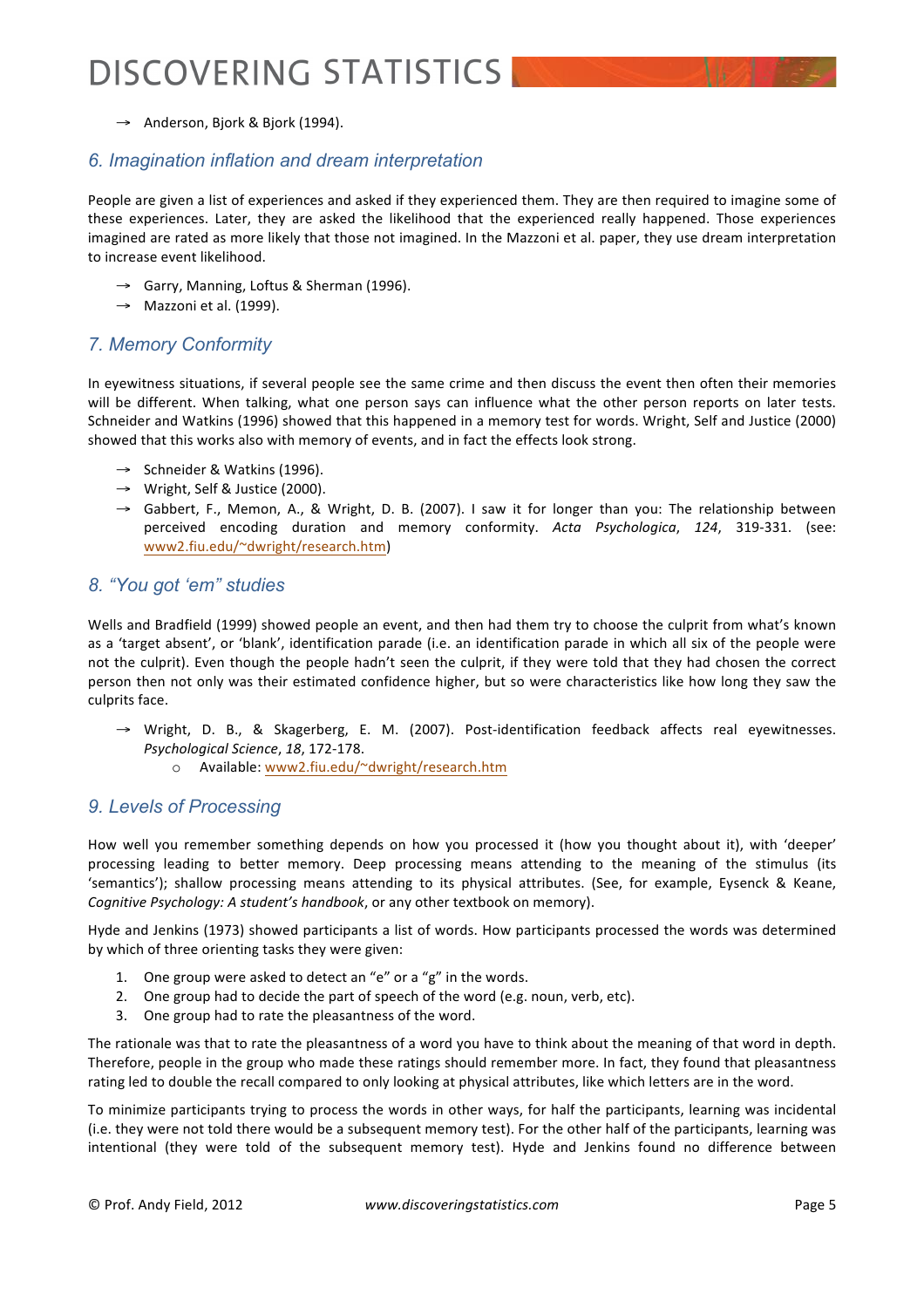participants who learnt intentionally and incidentally: The intention to remember in itself did not help people remember.



**Condition** 

For your experiment you could look at what sort of tasks might improve people's memory compared to other tasks? You can remain close to the Hyde and Jenkins experiment, but it would be more interesting to use your experiment to provide an answer to a question to which you would actually like to know the answer.

## *How Similar Can My Experiment Be To Past Work?*

You can, if you like, simply replicate one of the studies that I have just described. However, better marks will usually go to people who have done something slightly different. You could replicate one of the studies but using a different modality (say, replicate an experiment using visual stimuli, but use auditory stimuli instead), or you could improve the methodology (if you feel there were problems with the original study). Some people do completely new things but be realistic: don't design something with 58 different groups and then spend every waking hour trying to collect the data.

# Things to think about When Designing Your Experiment

## *Data Analysis*

You should use the method of analysis that is most appropriate for the data that you have collected. This method could be anything that you have been taught in both first and second year. Contrary to a pervasive myth, you do not have to analyze your data with an ANOVA .... Unless, of course, an ANOVA is the most appropriate method for analyzing your particular data set  $\odot$ 

### *References*

We have just put one or two references for each suggested idea. It will be worth searching for more. The Web of Knowledge (http://wok.mimas.ac.uk/) will be useful for this.

## *Format of your Data*

In memory research often the key response variable is whether somebody remembers an item. This is not appropriate for parametric statistical tests based on the normal distribution (i.e. t-tests, ANOVA etc.). A common way to turn this into a more continuous variable is to ask people how confident they are in their memories. Pretend you use a fivepoint scale, and the person either remembers or does not remember. You need to calculate a new variable. If the person remembers the event, then the new variable is equal to the confidence score. If the person does not, then it is the negative of their confidence score.

Remembers:

| Yes                                     |              |  |  |  | 1 2 3 4 5 |  |
|-----------------------------------------|--------------|--|--|--|-----------|--|
|                                         | No 1 2 3 4 5 |  |  |  |           |  |
| New Variable -1 -2 -3 -4 -5 0 1 2 3 4 5 |              |  |  |  |           |  |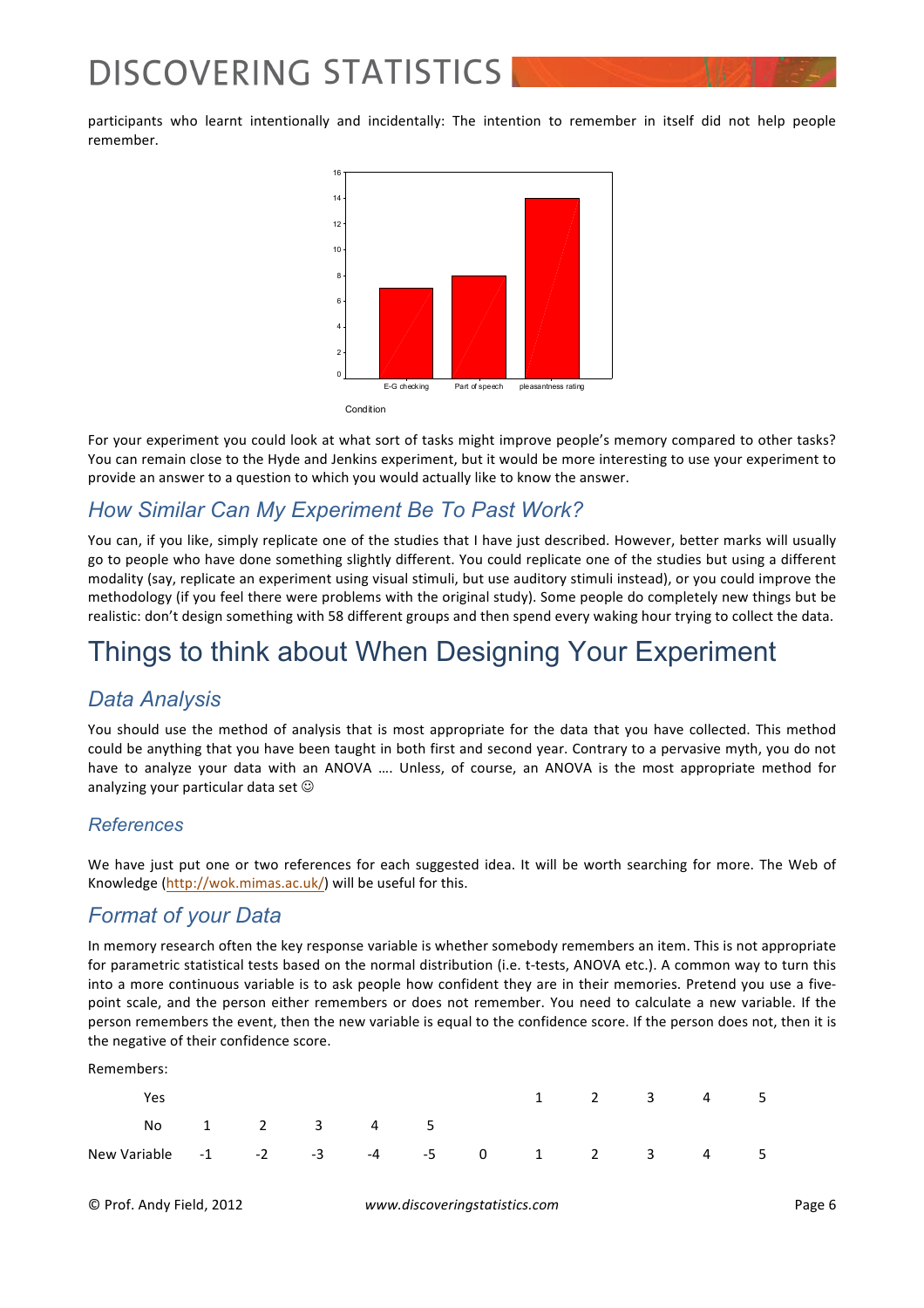Another useful way around this is to have several targets (several things that you want people to remember) and use the number (or percentage) that they do remember as your dependent variable.

You should still check the distributional assumptions.

## *Random assignment of participants to groups*

Participants should be randomly assigned to your experimental groups (you can add the constraint that each group has an equal number of subjects). This is for a couple of reasons.

First, the way you run the experiment will subtly change as you run it. You may be more smooth or more or less motivating in subtle ways. Second, the sort of participant you can recruit as you run the experiment will change as you run the experiment. First you will ask your friends. Pretty soon you have used up your friends and you are on to acquaintances. By the  $6<sup>th</sup>$  participant you need to run complete strangers. Your friends may have certain common characteristics – e.g. you all like to study hard or you are all alcoholics. Also the friends you run at first will be the ones that agreed quickly; the friends you run last will be the ones you had to twist the arm of to get to do the experiment. So if you finish group 1 first then group 2 then finally group 3, there could well be a different type of person in each group. If there was a difference between the groups' recall you would not know if it was the experimental task that made a difference or the type of person you'd tested.

Random assignment literally means random, it does not mean that you just did not have any specific method you can put your finger on. If participants are randomly assigned to groups, any significant result you get CANNOT be explained by individual differences that you did not control. If you get a significant result, do not say in your discussion "But we didn't measure IQ, this must influence how well people can remember words and perhaps this explains the significant result". Random assignment means that any characteristic that may differ from one person to another should be roughly equally distributed across the experimental groups. Of course, random assignment will sometimes produce a large excess of e.g. clever people in one group, but that's exactly what your p values measure: How likely is it that you'd get the data that you have if chance produced the results. Chance is always at work, and that's what you are controlling by setting your p values.

### *Experimenter effects*

You will have more than one experimenter (because you're working in small groups). Therefore, each experimenter should run the same number of people in each group as every other experimenter. Do not say "Ok, I'll run the people in group 1, you run the people in group 2 and so on". The reason why you should do this is because of *experimenter effects*. Who the experimenter is, their expectations and character can strongly affect how participants perform. Even when all instructions are written down, it has been shown that different experimenters can produce different levels of performance. Even rats perform differently when different experimenters with different expectations are administering the task.

### *Write down your instructions*

Give participants written instructions. Writing the instructions will help you think clearly about how best to instruct people. It will also help you give a more standard delivery throughout the experiment.

### *Keep everything constant except for the cover task*

In your experiment you'll have different groups of people doing different tasks (perhaps with different cover stories). Do not use different sets of stimuli (most of you will be using words or pictures) for different experimental tasks, otherwise you won't know if any difference between the groups is because the tasks varied or because the words varied. For example, different words are more or less easy to remember – for example, concrete words are easier to remember than abstract words. If you are interested in the effect of a task, use the same stimuli for each task. (Of course, you might be interested in different types of words – then you would use the same experimental task for different sets of words.)

For example, if one cover task is to state the colour of the words or the letter case they are in, you will need words of different colours and in upper and lower case. But then use the same stimuli for all groups. So the group that does a semantic task still sees the words in different colours. By keeping constant as many things as possible you can say more precisely what could have caused any differences between the groups.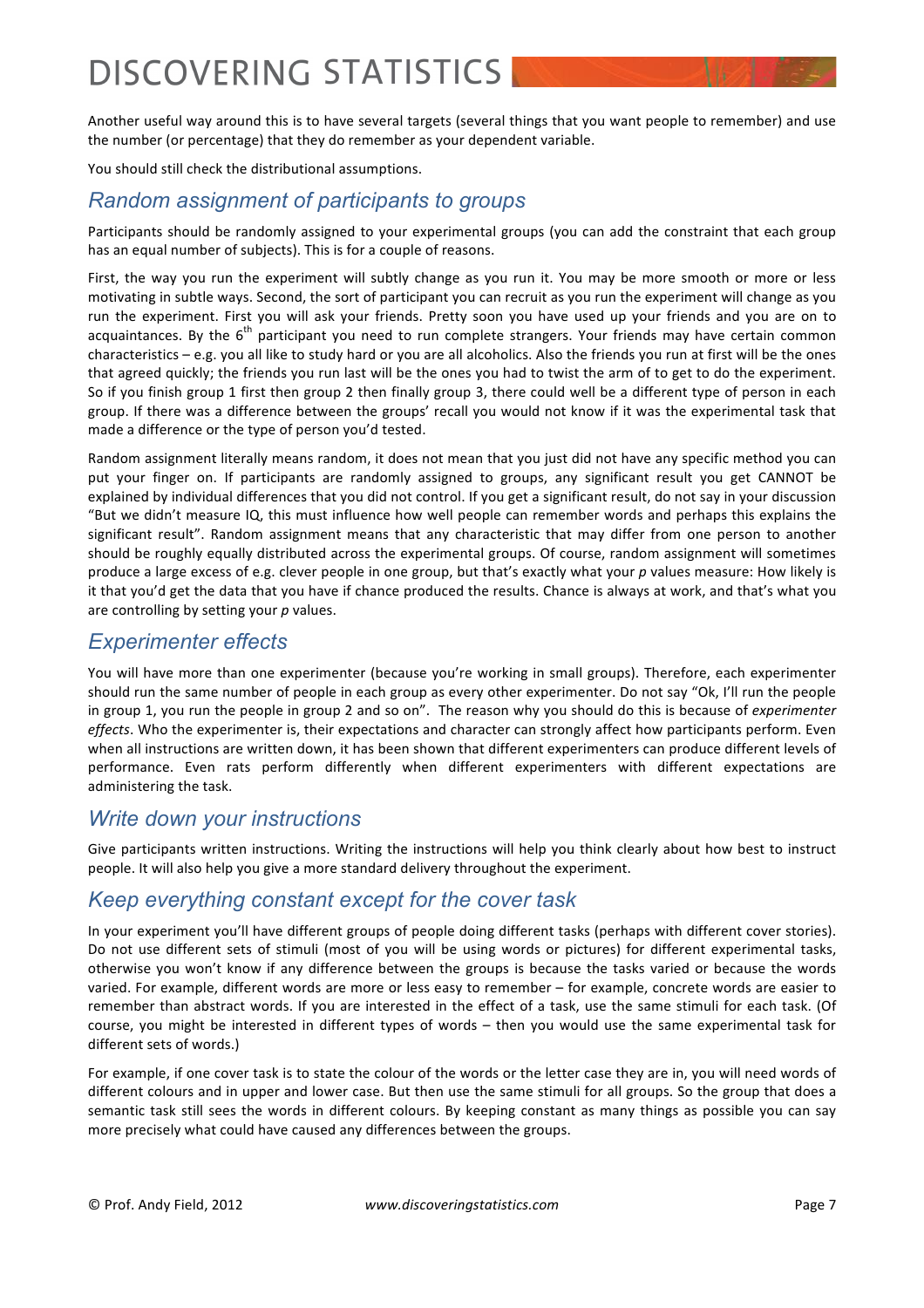You should also control the exposure time of each stimulus. If you just give people the list of words all at once, people might take 2 minutes to state the length of each word, but 3 minutes to say what room in a house it is most likely to be found. If recall is different between the groups, is that because of the type of processing they engaged in, or just because they looked at the words longer in one case rather than the other? You could show each word on a card for a set amount of time, e.g. five seconds, to get round this problem.

## *Recency effect*

Just after a participant has seen a set of stimuli, the last few stimuli will be remembered almost perfectly, regardless of the experimental task. This is known as the recency effect. Therefore, the last few stimuli will not be especially useful in distinguishing the groups if there is a recency effect. To get around this, you could give participants a distracter task after the study phase (e.g. solve some maths problems for a minute), or make sure that you use some distracter stimuli at the end of the study phase, so that the stimuli you're actually interested in do not appear at the end of this phase.

## *Congruency effect*

For experimental tasks that involves a yes/no answer, participants remember those words best that they gave a "yes" answer to rather than a "no" answer. If participants are classifying the stimuli into different categories, the number of categories can also influence recall. So try to have the same number of response types for each experimental task, and the same number of stimuli for each response type. For example, if one task is "Are the words in upper case?" you could have half the words in upper and half in lower case. If another question is "Is it an animal?", have half the words being an animal and half not.

### *How is memory assessed?*

You could use a free recall test ("In the next two minutes, try to recall all the words you saw"), or a recognition test ("Here are 40 words, half were the ones you just saw and the other half are new. Say which is which.").

### *How Many people should I test?*

You should try to test at least 10-15 people in each experimental group.

### *Pilot experiment*

Before you run the experiment proper, it is a good idea to run a pilot. Just run a couple of people through the procedure. Check that the instructions were clear, the timings are appropriate, and the tasks are neither too easy nor too difficult. If all goes smoothly you are ready to run; otherwise, alter the procedure and try it on another pilot participant.

# References

- Anderson, M. C., Bjork, R. A., & Bjork, E. L. (1994). Remembering can cause forgetting: Retrieval dynamics in long-term memory. Journal of Experimental Psychology: Learning, Memory, & Cognition, 20, 1063-1087.
- Bartlett, F. C. (1932). *Remembering: A study in experimental and social psychology*. New York: Macmillan.
- Burt, C. D. B., & Popple, J. S. (1996). Effects of implied action speed on estimation of event duration. *Applied Cognitive Psychology*, 10, 53-63.
- Ceci, S. J., & Bruck, M. (1993). Suggestibility of the child witness: A historical review and synthesis. *Psychological Bulletin*, 113, 403-439.
- Deese, J. (1959). On the prediction of occurrence of particular verbal intrusions in immediate recall. *Journal of Experimental Psychology, 58, 17-22.*
- Garry, M., Manning, C. G., Loftus, E. F., & Sherman, S. J. (1996). Imagination inflation: Imagining a childhood event inflates confidence that it occurred. *Psychonomic Bulletin & Review*, 3, 208-214.

Hilgard, E. R. (1953). *Introduction to Psychology*. New York: Harcourt, Brace and Company.